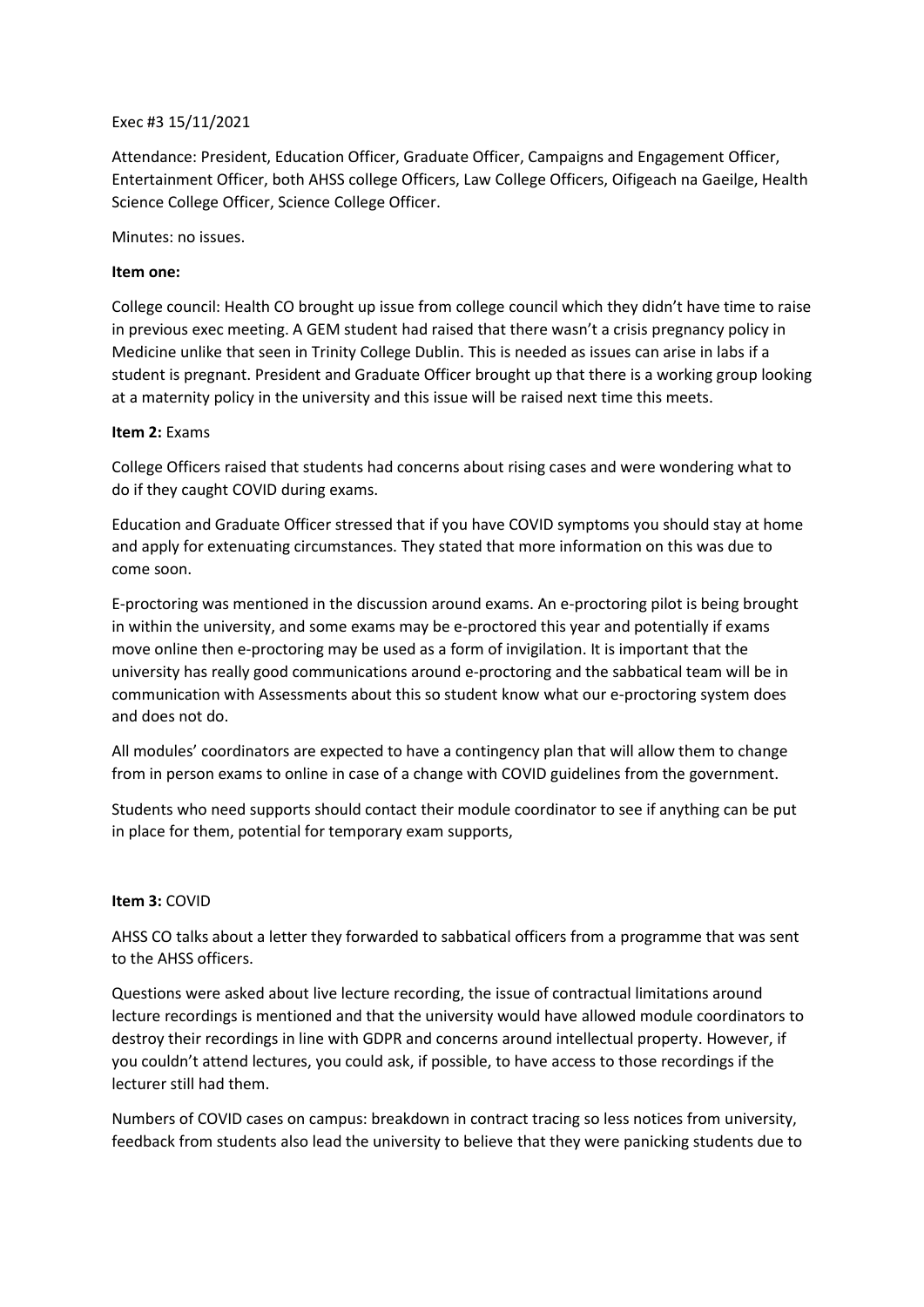the ambiguous nature of the emails and that no specifics on where people are sitting etc., cases on campus UCD are relative to national average are low and better than expected.

The sabbatical team can see if university can do an email about what is happening with covid now, and potentially explain the university's stance.

Currently looking into suppling COVID antigen tests in the SU shops. Want to be careful sourcing them as we are hoping to be able to sell them at cost value to ensure students can access them. Will also look into pushing UniCov more.

#### **Item 4**: Events

Entertainment Officer:

- Next Tuesday the  $23^{\text{rd}}$  go ahead with Hot Ones collab with FoodSoc. Sarah is asking for help from college officers.
- Starting planning for Christmas events for the  $1<sup>st</sup>$  and  $2<sup>nd</sup>$  of December and is asking for help if people are around.

Health Science CO and Science CO want to give out hot chocolates and mince pies around Christmas in the science building. A suggestion is made that they look into making it a collab with the Chaplaincy.

Sabbat team will look into logistics and guidelines around food-based events such as mince pies and hot chocolate events.

#### Graduate Officer:

Post grad week happening this week. Everbrite tickets for events going fast.

# C&E:

Disability awareness training this coming Thursday.

# Education Officer:

- Education week next, webinar for exam supports, plagiarism and academic integrity event tea and coffee morning, and potential online quiz.

# AHSS CO:

- Arts society contacted AHSS officers about the Arts Ball, and possibility for having a fundraiser night out to help subsidies tickets and fund the AHSS.

# **Item 4:** By election

C&E: have over 20 nominations, it's been a successful campaign. However, issue of having to reopen constituencies is causing loads of problem and will need to be looked at in constitutional review.

President suggests C&E assigns everyone in exec two constituencies that they should work towards getting nominations from.

#### **Item 5:** Irish language